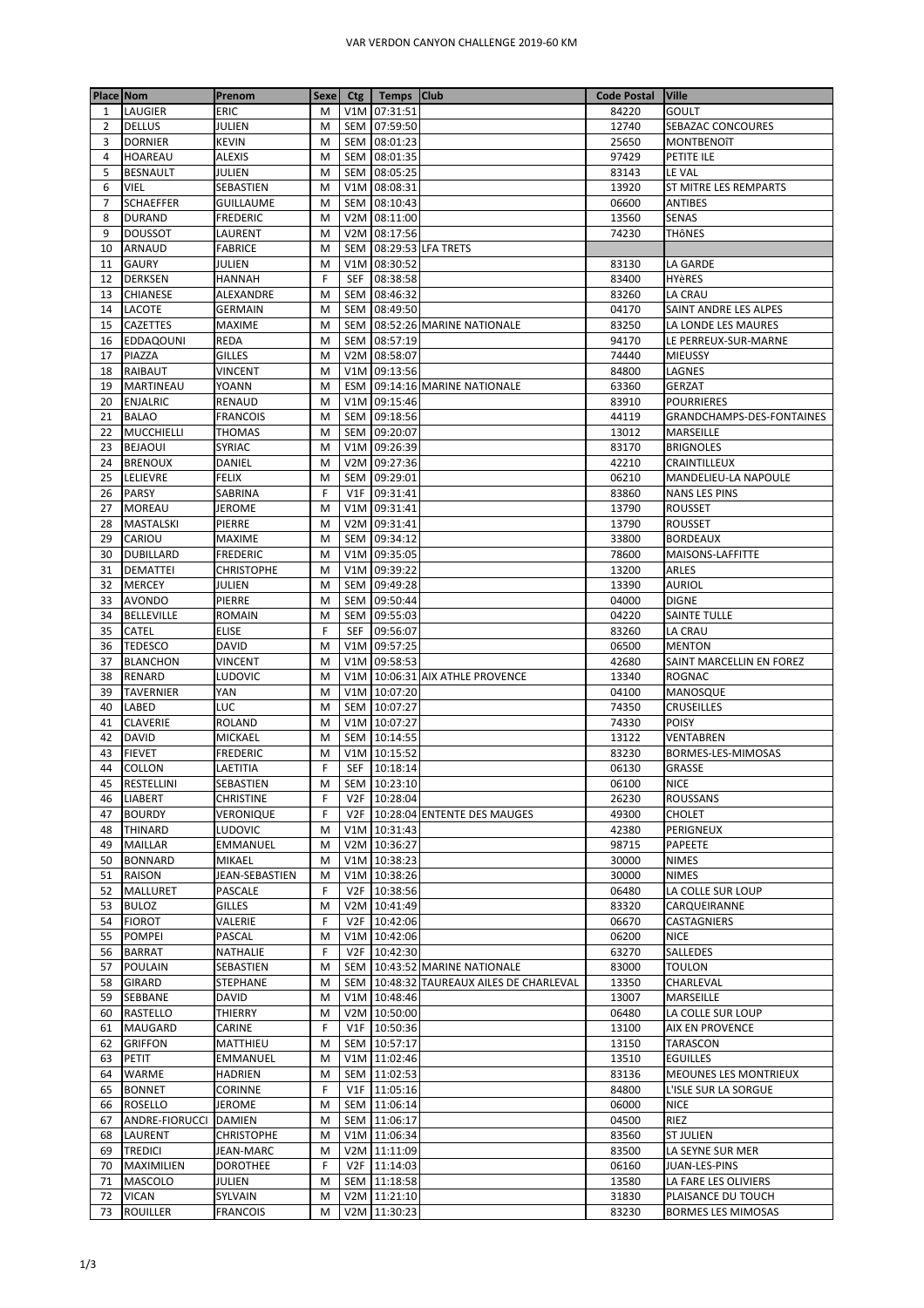| <b>Place Nom</b> |                                | Prenom                          | <b>Sexe</b> | Ctg   Temps   Club           |                                | <b>Code Postal</b> | <b>Ville</b>                                |
|------------------|--------------------------------|---------------------------------|-------------|------------------------------|--------------------------------|--------------------|---------------------------------------------|
| 74               | <b>LEMUNIER</b>                | <b>NICOLAS</b>                  | M           | V1M 11:30:45                 |                                | 06690              | <b>TOURRETTE LEVENS</b>                     |
| 75               | <b>PARCHEMIN</b>               | <b>FRANCOIS</b>                 | M           | SEM 11:32:03                 |                                | 13100              | AIX-EN-PROVENCE                             |
| 76               | <b>ALEXAKOS</b>                | <b>PANOS</b>                    | M           | V2M 11:32:25                 |                                | 4056               | <b>BASEL</b>                                |
| 77               | <b>BOUGHACHICHE</b>            | LOIC                            | M           | SEM 11:32:44                 |                                | 06210              | MANDELIEU LA NAPOULE                        |
| 78<br>79         | <b>HAMON</b><br><b>BRULARD</b> | YANN<br><b>MARC</b>             | M<br>M      | V1M 11:32:44<br>SEM 11:32:44 |                                | 06130<br>06400     | GRASSE<br>CANNES                            |
| 80               | <b>MARIEZ</b>                  | <b>MARTIAL</b>                  | M           | V2M 11:33:25                 |                                | 84130              | LE PONTET                                   |
| 81               | <b>MOULINIER</b>               | JEAN-MARC                       | M           | SEM 11:42:56                 |                                | 06510              | CARROS                                      |
| 82               | <b>TASSAN</b>                  | RENE                            | M           | V2M 11:43:29                 |                                | 13840              | <b>ROGNES</b>                               |
| 83               | <b>DEPRAS</b>                  | <b>OLIVIER</b>                  | M           | SEM 11:47:13                 |                                | 26130              | <b>CLANSAYES</b>                            |
| 84               | <b>LAUMONIER</b>               | <b>VINCENT</b>                  | M           |                              | SEM 11:47:27 MARINE NATIONALE  | 83400              | <b>HYERES</b>                               |
| 85               | <b>REGLER</b>                  | LUDOVIC                         | M           | V1M 11:48:23                 |                                | 06650              | OPIO                                        |
| 86               | <b>GARROS</b>                  | ERWAN                           | M           |                              | SEM 11:50:11 MARINE NATIONALE  | 31250              | VAUDREUILLE                                 |
| 87               | <b>GUELAFF</b>                 | <b>MICHAEL</b>                  | M           | V1M 11:54:09                 |                                | 83400              | <b>HYERES</b>                               |
| 88               | <b>DOUSTEYSSIER</b>            | <b>ERIC</b>                     | M           | V1M 11:54:52                 |                                | 48140              | LE MALZIEU FORAIN                           |
| 89               | <b>URBANO</b>                  | SEBASTIEN                       | M           | SEM 11:56:06                 |                                | 13420              | <b>GEMENOS</b>                              |
| 90<br>91         | <b>JACQUEMIN</b><br>ANDREUX    | AGNES<br>YANN                   | F<br>M      | V3F 11:57:38<br>SEM 12:05:24 |                                | 69006<br>77310     | <b>LYON</b><br><b>ST FARGEAU PONTHIERRY</b> |
| 92               | CARIMANTRANT                   | <b>CHRISTOPHE</b>               | M           | V1M 12:07:07                 |                                | 13320              | <b>BOUC BEL AIR</b>                         |
| 93               | <b>BONTAZ</b>                  | <b>DAVID</b>                    | M           | V1M 12:07:55                 |                                | 83560              | <b>RIANS</b>                                |
| 94               | <b>FILOGRANO</b>               | REMI                            | M           | V1M 12:08:48                 |                                | 13710              | <b>FUVEAU</b>                               |
| 95               | <b>PEIGNIER</b>                | LOIC                            | M           | SEM 12:11:48                 |                                | 13790              | <b>CHATEAUNEUF LE ROUGE</b>                 |
| 96               | <b>MARTIN</b>                  | <b>FREDDY</b>                   | M           | V2M 12:12:37                 |                                | 30480              | <b>CENDRAS</b>                              |
| 97               | <b>MECHIN</b>                  | <b>FABRICE</b>                  | M           |                              | V1M 12:15:02 ASL RAID CHATENAY | 77480              | ST SAUVEUR LèS BRAY                         |
| 98               | <b>MESQUITA</b>                | <b>PHILIPPE</b>                 | M           | V1M 12:19:49                 |                                | 78120              | <b>RAMBOUILLET</b>                          |
| 99               | LAGNEAU                        | <b>ERIC</b>                     | M           | V2M 12:24:12                 |                                |                    |                                             |
| 100              | VALGUEBLASSE                   | <b>NICOLAS</b>                  | M           | V1M 12:26:44                 |                                | 84130              | LE PONTET                                   |
| 101              | <b>CENDRIER</b>                | <b>EMMANUEL</b>                 | M           | V1M 12:27:36                 |                                | 77250              | <b>VILLECERF</b>                            |
|                  | 102 LIPOT                      | JEROME                          | M           | V2M 12:30:27                 |                                | 75014              | <b>PARIS</b>                                |
|                  | 103 LEMAIRE                    | VINCENT                         | M           | SEM 12:31:21                 |                                | 13100              | AIX EN PROVENCE                             |
|                  | 104 DELPECH                    | <b>OLIVIER</b><br>JEAN-PHILIPPE | M<br>M      | V2M 12:34:58<br>SEM 12:42:44 |                                | 09500<br>13100     | <b>MIREPOIX</b><br><b>AIX EN PROVENCE</b>   |
| 106              | 105 WOLFF<br><b>COSTA</b>      | MARIA-DO-CEU                    | F           | V1F 12:44:37                 |                                | 4470-590 maia MAIA |                                             |
| 107              | <b>LEITE</b>                   | LUIS                            | M           | V1M 12:44:37                 |                                | 4470-590 maia MAIA |                                             |
|                  | 108 RODRIGUEZ                  | <b>STEPHANE</b>                 | M           | V1M 12:48:15                 |                                | 83560              | LA VERDIÈRE                                 |
|                  | 109 PILLONE                    | JEAN-CHRISTIAN                  | M           | V1M 12:48:57                 |                                | 13590              | <b>MEYREUIL</b>                             |
|                  | 110 SURIA                      | LAETITIA                        | F           | SEF 12:48:58                 |                                | 13710              | <b>FUVEAU</b>                               |
| 111              | <b>AUTHIER</b>                 | <b>GUILLAUME</b>                | M           | SEM 12:53:41                 |                                | 13590              | <b>MEYREUIL</b>                             |
|                  | 112 TROESTER                   | LAURENT                         | M           | SEM 12:55:31                 |                                | 69100              | VILLEURBANNE                                |
| 113              | <b>TROESTER</b>                | <b>CATHY</b>                    | F           | SEF 12:55:33                 |                                | 06200              | <b>NICE</b>                                 |
| 114              | <b>STOLL</b>                   | <b>ROLAND</b>                   | M           | V1M 12:56:06                 |                                | 57470              | HOMBOURG-HAUT                               |
|                  | 115 OBSTETAR                   | JEAN-JACQUES                    | M           | V2M 12:56:08                 |                                | 57800              | FREYMING-MERLEBACH                          |
|                  | 116 HOARAU                     | JEREMY                          | M           | SEM 12:57:04                 |                                | 06700              | SAINT LAURENT DU VAR                        |
|                  | 117 DE-LA-FLOR                 | <b>DIMITRI</b>                  | M           | V1M 12:57:07                 |                                | 73100              | <b>BRISON ST INNOCENT</b>                   |
|                  | 118 RICHARD                    | <b>JIMMY</b>                    | M           | V1M 12:59:49                 |                                | 83440              | <b>FAYENCE</b>                              |
|                  | 119 BELLEVILLE                 | ARNAUD                          | М           | SEM 13:12:36                 |                                | 74600              | SEYNOD                                      |
|                  | 120 VANHILLE<br>121 FORGET     | <b>NICOLAS</b><br><b>NOEL</b>   | M<br>M      | SEM 13:13:27<br>V2M 13:17:56 |                                | 59650<br>57645     | VILLENEUVE D'ASCQ<br><b>NOISSEVILLE</b>     |
|                  | 122 CRESSY                     | <b>SOPHIE</b>                   | F           | SEF 13:37:14                 |                                | 27620              | SAINTE GENEVIÈVE LES GASNY                  |
|                  | 123 BAUSCH                     | JOHN                            | M           | V2M 13:38:19                 |                                | L-9776             | WILWERWILTZ                                 |
|                  | 124 EMBARECH                   | <b>BENAISSA</b>                 | M           | V1M 13:38:21                 |                                | 92500              | <b>RUEIL MALMAISON</b>                      |
|                  | 125 GARCIA                     | <b>FRANCOIS</b>                 | M           | V2M 13:43:17                 |                                | 27200              | <b>VERNON</b>                               |
|                  | 126 CHERY                      | <b>FREDERIC</b>                 | M           | V2M 13:51:12                 |                                | 60560              | ORRY-LA-VILLE                               |
|                  | 127 PUCHAUX                    | THOMAS                          | M           | SEM 13:54:09                 |                                | 59200              | <b>TOURCOING</b>                            |
|                  | 128 LABRUNIE                   | GAELLE                          | F           | SEF 13:59:34                 |                                | 33400              | <b>TALENCE</b>                              |
|                  | 129 BERTIN                     | ROMAIN                          | M           | SEM 13:59:50                 |                                | 33000              | <b>BORDEAUX</b>                             |
|                  | 130 DONIO                      | <b>NICOLAS</b>                  | M           | SEM 13:59:50                 |                                |                    |                                             |
|                  | 131 CECCOTO                    | SYLVAIN                         | M           | V1M 14:03:52                 |                                | 83380              | LES ISSAMBRES                               |
|                  | 132 JOLY                       | HERVE                           | M           | V2M 14:03:52                 |                                | 83120              | SAINTE-MAXIME                               |
|                  | 133 THEPAUT                    | JEREMY                          | M           | SEM 14:13:54                 |                                | 94260              | <b>FRESNES</b>                              |
|                  | 134 CHIMOT                     | THOMAS                          | м           | SEM 14:15:09                 |                                | 59270              | <b>BAILLEUL</b>                             |
|                  | 135 LALOT                      | <b>ANTHONY</b>                  | M           | SEM 14:15:12                 |                                | 83170              | <b>ROUGIERS</b><br>PARIS                    |
|                  | 136 PUCHALA<br>137 MEUNIER     | STEPHANE<br><b>BENILDE</b>      | M<br>M      | V2M 14:15:40<br>V2M 14:27:40 |                                | 75018<br>12620     | <b>ST BEAUZELY</b>                          |
|                  | 138 SCHWEITZER                 | <b>CEDRIC</b>                   | M           | V1M 14:30:27                 |                                | 25390              | <b>FUANS</b>                                |
|                  | 139 BENATI                     | PIERRE-STEPHANE                 | M           | V2M 14:38:14                 |                                | 13620              | CARRY LE ROUET                              |
|                  | 140 ISSAVERDENS                | <b>ROBERT</b>                   | M           | V1M 14:38:15                 |                                | 13740              | LE ROVE                                     |
|                  | 141 SIGNORET                   | LAURENT                         | M           | V1M 14:39:03                 |                                | 06000              | <b>NICE</b>                                 |
|                  | 142 RODRIGUES                  | ANDRE                           | M           | SEM 14:48:44                 |                                | 91400              | SACLAY                                      |
|                  | 143 CANU                       | <b>NICOLAS</b>                  | M           | SEM 14:55:55                 |                                | 83190              | <b>OLLIOULES</b>                            |
|                  | 144 KIFFEL                     | STEVEN                          | M           | SEM 14:56:02                 |                                | 77270              | <b>VILLEPARISIS</b>                         |
|                  | 145 GAUFFENY                   | THOMAS                          | M           | SEM 14:56:05                 |                                | 33460              | <b>MACAU</b>                                |
|                  | 146 BICHAT                     | HELENE                          | F           | SEF 14:56:32                 |                                | 54000              | <b>NANCY</b>                                |